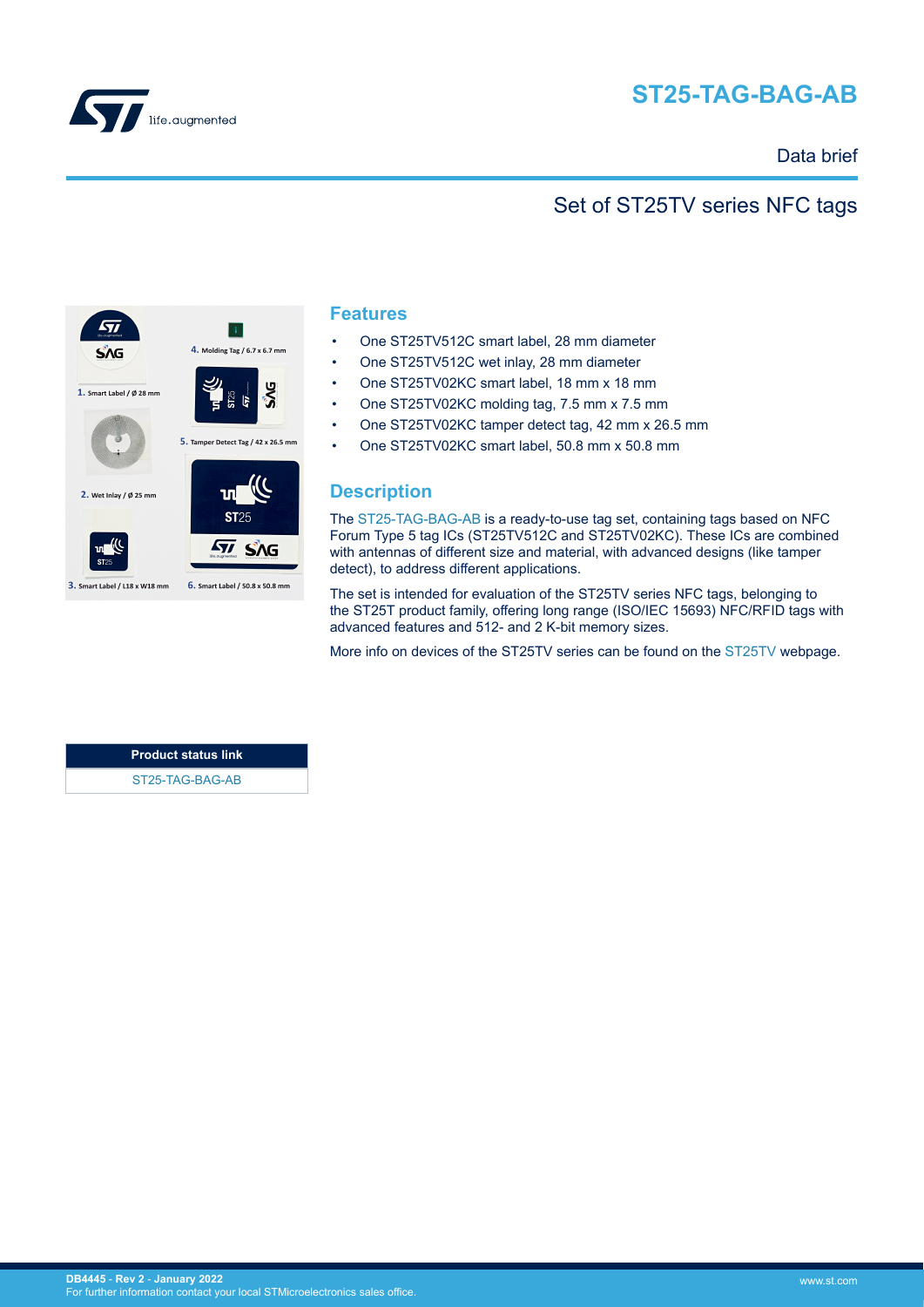## **Revision history**

#### **Table 1. Document revision history**

| <b>Date</b> | <b>Version</b> | <b>Changes</b>                                              |
|-------------|----------------|-------------------------------------------------------------|
| 11-Jun-2021 |                | Initial release.                                            |
| 21-Jan-2022 |                | <b>Updated Section Description and image on cover page.</b> |